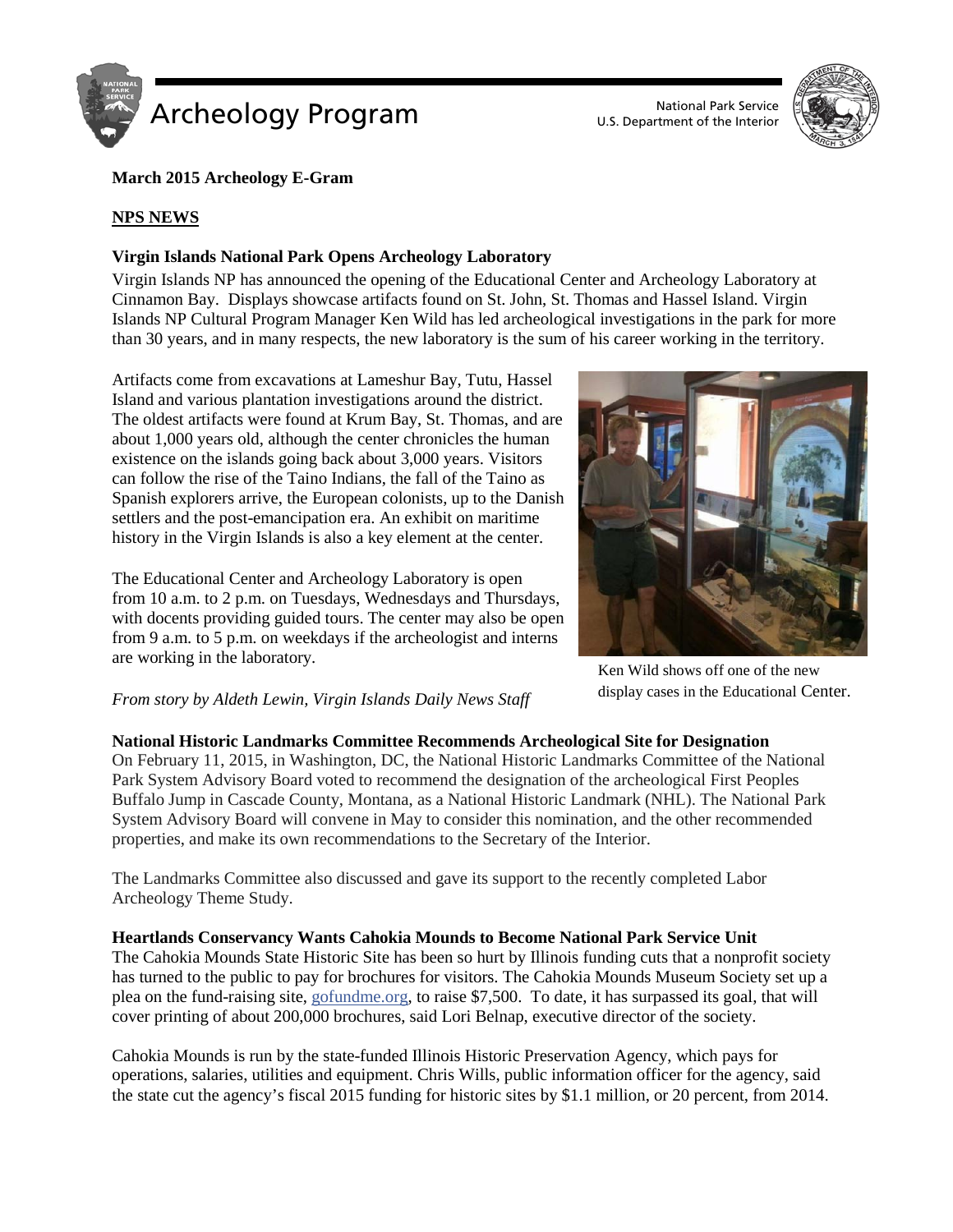That left \$4.9 million to operate 56 sites this year. When the agency was created 29 years ago, it received \$4 million to operate 41 sites, Wills said.

Governor Bruce Rauner has proposed having the Department of Commerce and Economic Opportunity absorb the Historic Preservation Agency and administer Cahokia Mounds and other sites under the Bureau of Tourism. Legislative approval would be required.

The Heartlands Conservancy is seeking to have Congress place the mounds under the auspices of the NPS. The conservancy recommends designating a Mississippian Culture National Monument/National Historical Park. Under a tentative plan, the state would still control Cahokia Mounds, but it would get increased national recognition. Ed Weilbacher, vice president of Heartlands, cited a large number of governmental and private endorsements, including from the legislature. Heartlands is trying to raise \$100,000 in 2015-16 for the state historic site.



Monks Mound, Cahokia

The Cahokia Mounds Museum Society operates a gift shop in the interpretive center and raises about \$300,000 a year. Belnap said revenue has suffered from shortened operating hours and some curtailed activities. Outdoor areas are open to the public every day. In September, the interpretive center started closing on Mondays and Tuesdays, two months earlier than the usual winter break. It may continue that way until the fiscal year ends on June 30. If that happens, Belnap said, the society's funding problems will worsen.

The society pays for educational programs including Kids Day in May and Archaeology Day in August plus other programs, research, and promotions. It also is working to acquire 1,000 acres to expand the 2,200-acre protected state site.

### *From Story by Margaret S. Gillerman*

### **NPS Chief Paleontologist Heads to Tule Springs Fossil Beds National Monument**

Tule Springs Fossil Beds NM is so new, established only in December 2014 that it doesn't have a permanent superintendent. That's one reason why Vince Santucci, NPS Chief Paleontologist, went to Nevada at the beginning of March to be the acting superintendent after the site was transferred from the BLM. Tule Springs is a window into the last Ice Age in the present-day desert outside of Las Vegas. It brings a small, but enticing, possibility that fossilized human remains are buried next to those of ancient bison, camels, and even lions.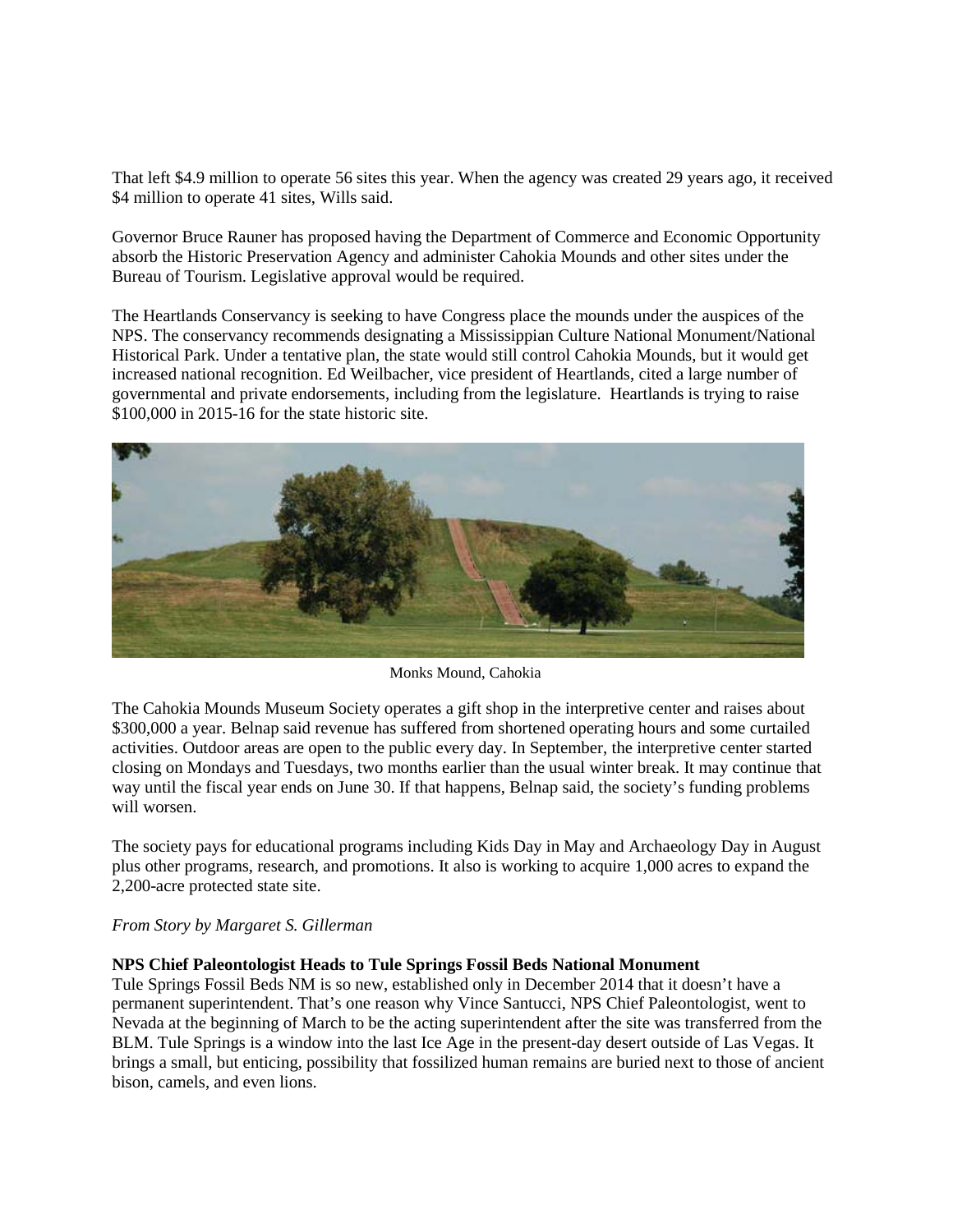"We didn't have a dedicated park for the Pleistocene before Tule Springs. Not only does this monument include that gap in the fossil record representation of the National Park System, but also it's probably one of the very, very interesting time periods for the history of life," said Santucci. "The paleoclimate in southern Nevada during late Pleistocene would have supported a lush and verdant wetlands."

Assisting in standing up a National Park unit is only the latest in a number of important projects that Santucci has tackled. Long a proponent of research to support resource management needs, he was the lead for a team that developed the first NPS paleontological monitoring plan. Santucci and his team developed protocols for monitoring fossil site stability, and the impacts of varying lake levels of Western lakes. Through this project, the team discovered and documented a number of new fossil localities and added them to the list of monitored sites.

Another significant project that Santucci has been involved with are the bioblitzes, that help monitor climate change. He points out that bioblitzes invest much energy in collecting information about a millisecond of geological time. Incorporating paleontological data into our picture of shifting animal and plant populations gives scientists a much better understanding of the dimensions of climate change. Santucci asks how can we manage our resources, if we don't know what is there? Paleoblitzes can give climate scientists more longitudinal data for better management. And the data can be added to Faunmap, which is an NSF-funded project to create an online resource that maps fossil species. Santucci points out that Faunmap includes Late Pleistocene contexts, and urges Paleoindian archeologists to go online and check it out.

Santucci has also been involved in writing regulations to accompany the Paleontology Resource Preservation Act – the paleontology ARPA. The regulations may be released in the near future, which is record time for a law passed in 2010. The law and the regulations will provide stronger protection for the fossil resources found in more than 240 of our national parks.



*[Kurt Repanshek](http://www.nationalparkstraveler.com/users/kurt-repanshek) contributed to this story*

Tule Springs Fossil Beds National Monument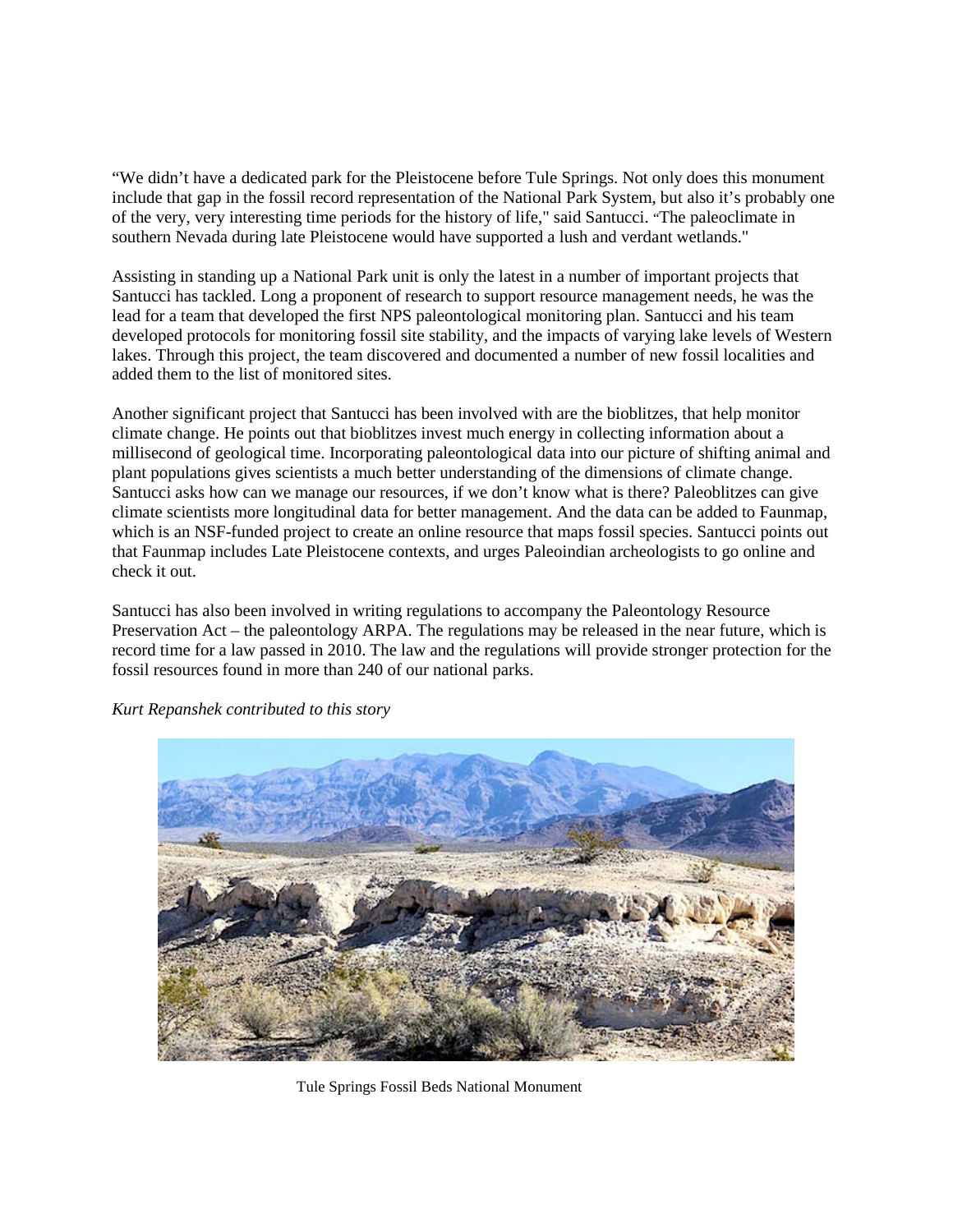### **Tribes Supportive of Grand Canyon National Park Buffer Plan**

Environmental groups have proposed to designate 1.7 million acres north and south of the Grand Canyon as a national monument. The proposal has been in the works for more than five years, but got nudged into a public spotlight in January when Representatives Ann Kirkpatrick, Raul Grijalva and Ruben Gallego wrote a letter to President Obama requesting he use his authority under the Antiquities Act to create a Grand Canyon Watershed National Monument. Soon after came formal opposition to a monument designation from 27 legislators, including Arizona senators Jeff Flake and John McCain.

The proposed monument lands include thousands of Native American archeological sites, some that date back 12,000 years. It would also encompass places like Antelope Spring, House Rock Valley and the lava-capped Red Butte Mountain that hold sacred value or other significance for Native American tribes.

*From story by Emery Cowan, Arizona Daily Sun Staff [Reporter](http://azdailysun.com/search/?l=50&sd=desc&s=start_time&f=html&byline=EMERY%20COWAN%0ASun%20Staff%20Reporter)*



Red Butte, known as Wil Gildwissa to the Havasupai Tribe, is one of the sites within the proposed Grand Canyon Watershed National Monument that holds special significance to Native American tribes. ( Photo courtesy of Kim Crumbo/Grand Canyon Wildlands Council)

# **OTHER FEDERAL NEWS**

#### **Advisory Council for Historic Preservation Archaeology Subcommittee Meets**

On January 14, 2015, the ACHP's Archaeology Subcommittee met to address a number of issues relating to archeology and Section 106 reviews. The subcommittee has advised staff to add to its online "Archaeology Guidance" answers to the following questions: "When should limited testing be considered an undertaking subject to review under the ACHP's Section 106 regulations?" and "Do archaeological investigations require the retrieval of artifacts?" This guidance will be made available on the ACHP's Web site when complete.

**Contact:** Tom McCulloch, at tmcculloch@achp.gov

### **Eastern Oregon Dig Uncovers Ancient Stone Tool**

Archeologists have uncovered a stone tool at a rock shelter in the high desert of eastern Oregon that could turn out to be older than any known human occupation in western North America. The find was announced by the BLM, which controls the land on which the site was found.

The tool is a hand-held scraper chipped from an orange agate not normally found in eastern Oregon. It was found about 8 inches below a layer of volcanic ash from an eruption of Mount St. Helens that has been dated to 15,800 years ago. The depth was about 12 feet below the surface.